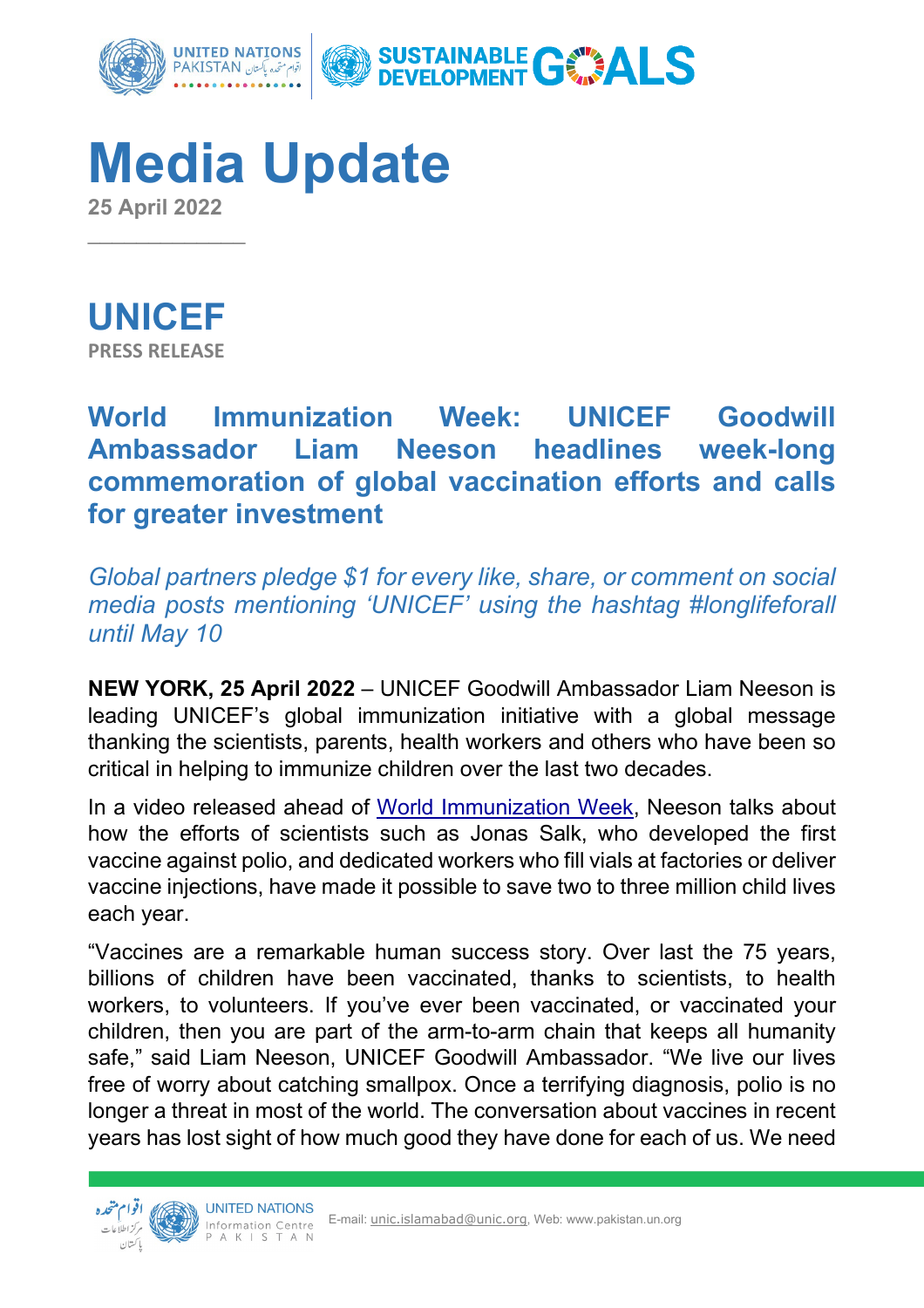

to celebrate this. It is perhaps one of the biggest collective achievements in human history."

Every like, share, or comment on posts mentioning a UNICEF social media account and using the hashtag #longlifeforall from now until May 10 will unlock US \$1 to UNICEF, from the United Nations Foundation's [Shot@Life campaign](https://shotatlife.org/) and the [Bill & Melinda Gates Foundation](https://www.gatesfoundation.org/) – up to a total of US\$10 million – to help ensure all children get the life-saving vaccines they need.

Despite the successes, an alarming 23 million children missed out on vaccinations in 2020. This number can only be reduced through greater commitment to and investment in immunization services. UNICEF is the world's leading provider of vaccines to children in over 100 countries. With Gavi, the Vaccine Alliance and partners UNICEF supplies vaccines to reach 45 per cent of the world's children under five. UNICEF also works with Governments in over 130 countries to strengthen national health and immunization programmes.

"The last two years have taught us that a health care system that leaves some children exposed, is a health care system that leaves all children exposed," said UNICEF Executive Director Catherine Russell. "The best way for the world to recover from this pandemic – and to prepare for future health emergencies -- is to invest in stronger health systems, and immunization and essential health services for every child."

World Immunization Week – celebrated every year in the last week of April – is spearheaded by the World Health Organization and brings together global partners to promote the use of vaccines to protect people of all ages against disease. The theme for this year is #LongLifeForAll, with 'long life' reflecting the importance of lifespan vaccinations.

"We are in a race against time to restore the immunization services disrupted by the COVID-19 pandemic and accelerate progress against all vaccinepreventable diseases," said Gargee Ghosh, President of Global Policy and Advocacy at the Bill & Melinda Gates Foundation. "That is why we are thrilled to work with UNICEF and other partners around the world to ensure children – especially those in the world's poorest countries – have access to the vaccines they need to live a long, healthy life."

"UNICEF ensures that nearly half of the world's children under five are 'protected by love' with lifesaving vaccines," said Martha Rebour, Executive Director of Shot@Life, United Nations Foundation. "We are honored to support

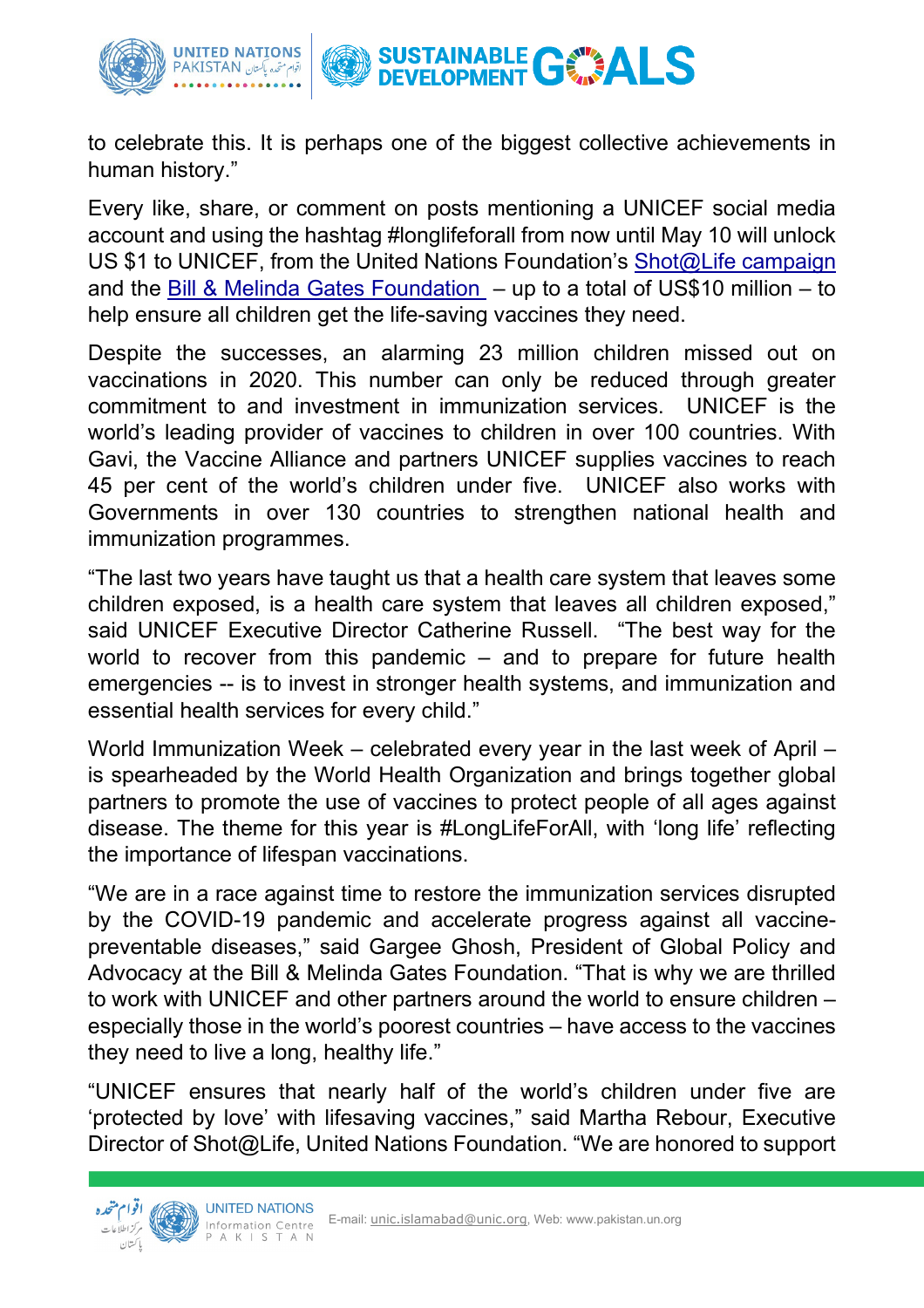

and promote their work during World Immunization Week and hope that others will join us in our advocacy for these critical global vaccine programs."

##

# **Notes to editors**

The video and campaign will go live at 00.01 GMT 24 August. Online conversations with UNICEF Ambassadors will be shared on [Facebook](https://www.facebook.com/unicef/) and [Instagram](https://www.instagram.com/accounts/login/?next=/unicef/) and also available to [download here](https://weshare.unicef.org/Package/2AMZIFF679JM) under embargo and throughout World Immunization Week.

Find out more about UNICEF's work on immunization [here.](https://www.unicef.org/immunization) 

# **For further information, please contact:**

Sara Alhattab, UNICEF New York, Tel: +1 917 957 6536, [salhattab@unicef.org](mailto:salhattab@unicef.org)  Sabrina Sidhu, UNICEF New York, Tel: +1 917 476 1537, [ssidhu@unicef.org](mailto:ssidhu@unicef.org) 

# **About UNICEF**

UNICEF works in some of the world's toughest places, to reach the world's most disadvantaged children. Across more than 190 countries and territories, we work for every child, everywhere, to build a better world for everyone.

For more information about UNICEF and its work for children visit [www.unicef.org](http://www.unicef.org/) 

Follow UNICEF on [Twitter,](https://twitter.com/unicefmedia) [Facebook,](https://www.facebook.com/unicef/) [Instagram](https://www.instagram.com/accounts/login/?next=/unicef/) and [YouTube](https://www.youtube.com/unicef)

# **About Shot@Life**

Shot@Life is a grassroots advocacy campaign of the United Nations Foundation that champions global childhood immunization as one of the most effective ways to save the lives of children around the world. We rally members of the public, members of Congress, businesses, and civil society partners —